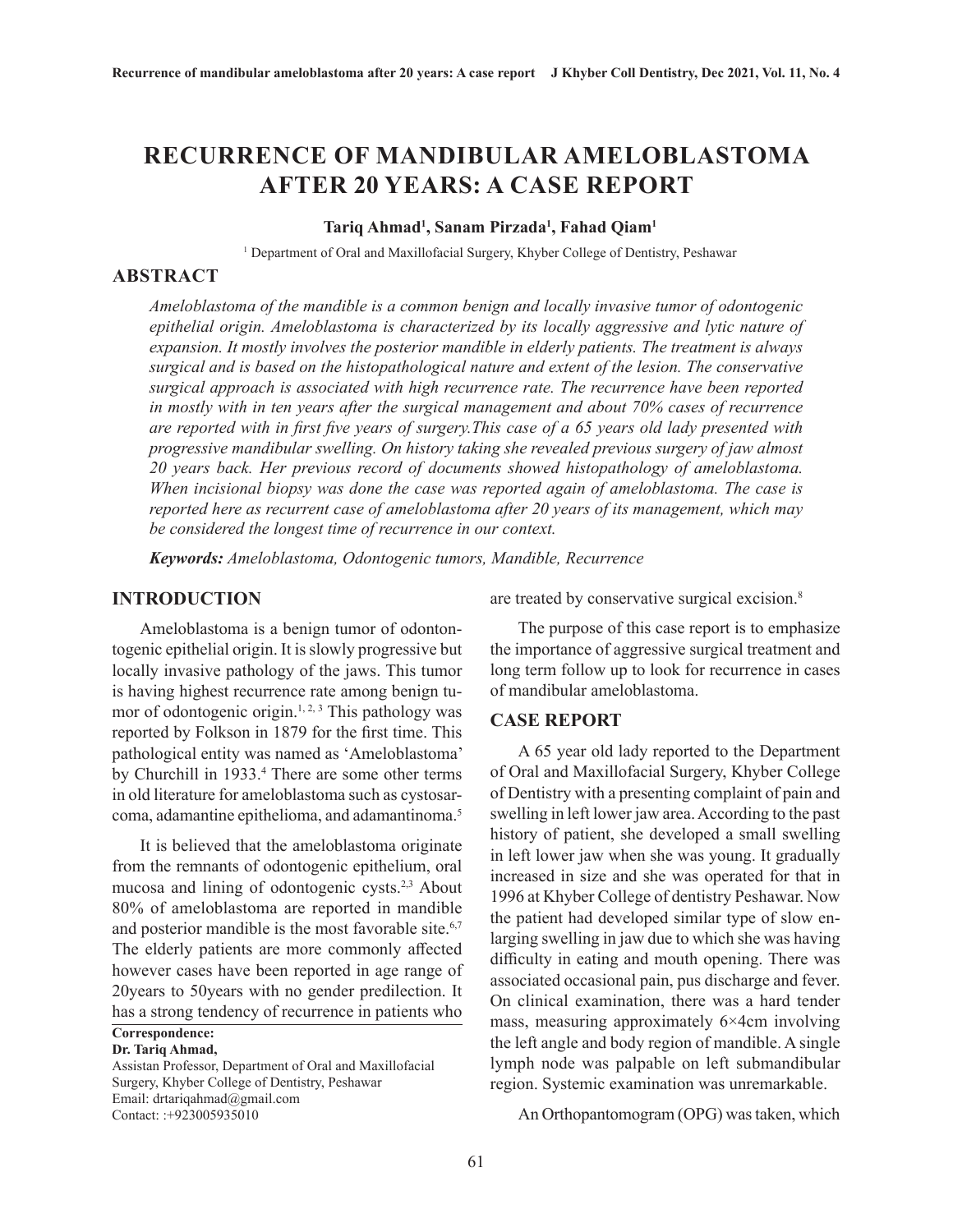

showed an edentulous mandible with a large multilocular lesion in left side, extending from mid ramus to the body region. The loculi were of varying sizes, interspersed with areas of normal bone. There was resorption of the superior alveolar border and extension into the soft tissue. The inferior border showed some areas of perforation and bowing. The inferior alveolar canal could not be appreciated radiographically. On CT scan there were areas of perforation on buccal and lingual cortices.

# **SURGICAL PROCEDURE**

The patient was prepared for segmental resection under general anesthesia. The Nasotracheal intubation was done. Local anesthesia containing adrenaline (1:100,000) was given along the lower border of the mandible for hemostasis. An extended risdon incision was given. Tissue dissection was done layer by layer to protect the marginal mandibular branch of the facial nerve. The facial artery was identified and ligated. The pterygomasseteric sling was identified and incised at its most inferior aspect and access was



| V. 20-Feb-2018 10:18.59    |                                                                                                                                                                                                         |                                                                                       | <b>Histopathology Report</b>                                                                                                                                                                 |                                                                                                       |
|----------------------------|---------------------------------------------------------------------------------------------------------------------------------------------------------------------------------------------------------|---------------------------------------------------------------------------------------|----------------------------------------------------------------------------------------------------------------------------------------------------------------------------------------------|-------------------------------------------------------------------------------------------------------|
| OW.<br>me:<br>elSex<br>one | of Ref # : 001/41518008582<br>1001-00001889407<br><b>I JAN FERONIA</b><br>: 45 Year(s)/Female<br>152 0300 9296617                                                                                       |                                                                                       | Ordered By<br>In-house Consultant :<br>Report Destination<br>"Requested<br>Specimen Received<br>Reported                                                                                     | : Collection Centre - 49<br>(084EB-2018 12:38:51)<br>1 09-FEB-2018 08:04:43<br>: 13-FEB-2018 19:42-07 |
|                            | <b>pc Nature: INCISIONAL BIOPSY</b><br>Spc Site: LEFT LOWER JAW                                                                                                                                         |                                                                                       |                                                                                                                                                                                              |                                                                                                       |
|                            |                                                                                                                                                                                                         |                                                                                       | History: Pain and swelling in left lower jaw, ?Ameloblastoma, odontogenic keratocyst, osteosarcoma.                                                                                          |                                                                                                       |
|                            |                                                                                                                                                                                                         | 1.0 cm. The entire specimen is submitted in single block.                             | Gross: Specimen container is labeled with the patient's name and medical record number.<br>Received in formalin are multiple gray brown tissue fragments collectively measuring 2.0 cm x 1.0 |                                                                                                       |
|                            | Micro: Section reveals fragments of ameloblastoma comprising a cyst wall lined by columnar epithelium<br>showing reversed polarization, abundant granular cells are present. No mitosis or atypia seen. |                                                                                       |                                                                                                                                                                                              |                                                                                                       |
|                            |                                                                                                                                                                                                         | Diagnosis: LEFT LOWER JAW, INCISIONAL BIOPSY:<br>Amelohlastoma, organism cell variant |                                                                                                                                                                                              |                                                                                                       |

gained to the inferior border of the mandible. The mass was exposed buccally and lingually. The mental foramen and nerve were identified and protected. The bone was scored to mark the cuts for the osteotomy and the incision was extended intra-orally, following which segmental resection was done.

### **DISCUSSION**

Ameloblastoma is a benign odontogenic tumor; initially it was called''adamantinoma' by Malassez, later on Churchill renamed it as ameloblastoma.<sup>9</sup>

Due to its locally aggressive growth pattern, ameloblastoma has a high recurrence rate. About 50-72% of the cases reoccur within the first 5 years after surgey.2 But, here in our rare case report we noticed recurrence after 20 years which is very uncommonly reported in literature.<sup>10</sup> There are several factors which are associated with high rate of recurrence. The histopathological variant is the important determinant of recurrence rate. The solid or multicystic variant is having more tendencies for recurrence because of its local infiltration. The an